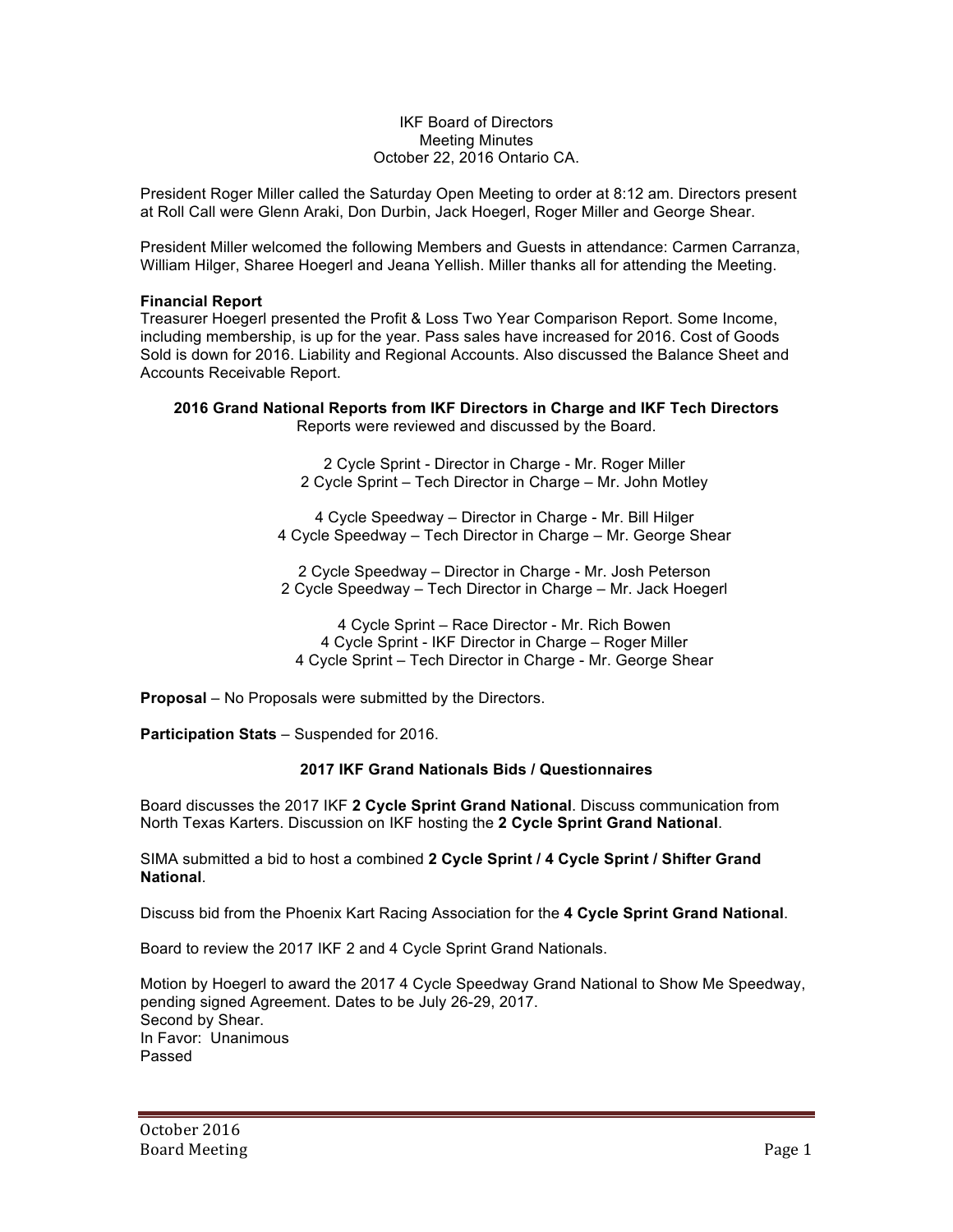Motion by Hoegerl to award the 2017 2 Cycle Speedway Grand National to Poplar Grove Speedway, pending signed Agreement. Newton Kart Klub awarded as the Alternate Track. Second by Durbin. In Favor: Unanimous Passed

The 2017 IKF Road Race Grand National was awarded to the Puget Sound Road Race Association in August 2016. The event will be held in August 2017.

Shear states that all Grand National locations and dates should be in the 2017 IKF Rulebook.

### **2017 IKF Governor and IKF Regional Coordinator Appointments**

National Coordinator: Roger Miller Rule Book Coordinator: IKF Office Rulebook Text Editor: Roger Miller Track / Club / Promoter Relations: IKF Office Sprint Waiver Chairperson: Glenn Araki Road Race Waiver Chairperson: Roger Miller Speedway Waiver Chairperson: William Hilger

Region 1 Coordinator (Sprint): Open Speedway Coordinator: Open E. New York Governor: Open New Jersey Governor: Open W. New York Governor: Open

Region 2 Coordinator: Open North Carolina Governor: Open

Region 3 Coordinator (Speedway): Open Coordinator (Sprint): Open Illinois Governor: Open Indiana Governor: Open Wisconsin Governor: Open Minnesota Governor: Open

Motion by Durbin to approve the above 2017 appointments. Second by Hoegerl. In Favor: Unanimous Passed

Region 4A Coordinator (Speedway): Jimmy Butts Coordinator (Sprint): Tim Trostel New Mexico Governor: Jimmy Butts Colorado Governor: Tim Trostel

Region 4B Coordinator (Road Race): Francis Rougeou Coordinator (Sprint): Tom Harris Coordinator (Speedway): Open

October 2016 Board Meeting Page 2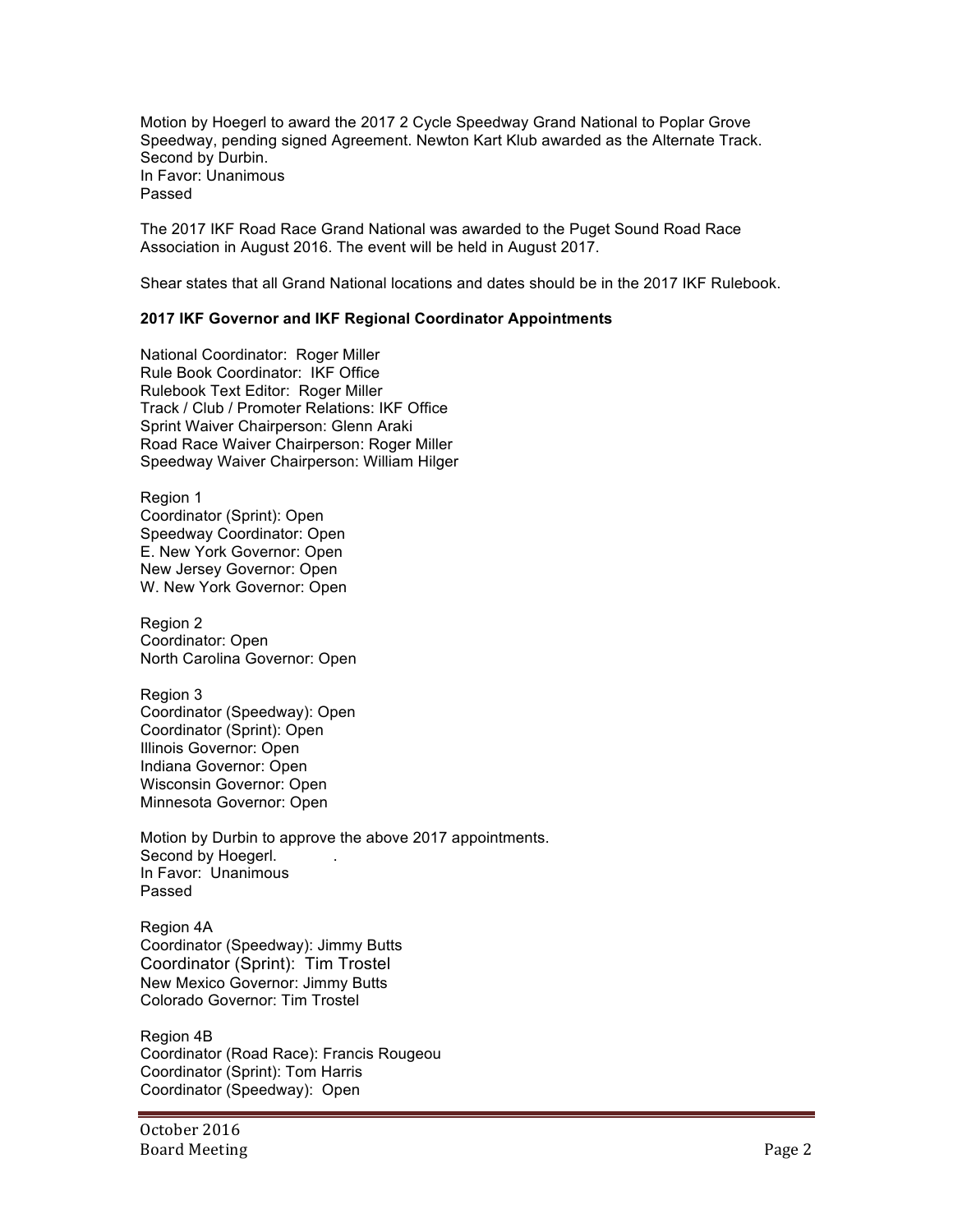Coordinator (Speedway Pavement): Open Louisiana Governor: Francis Rougeou Texas Governor: Tom Harris

Region 5 Coordinator (Speedway): Open Coordinator (Sprint): Open Coordinator (Speedway Pavement): Open Iowa Governor: Open Missouri Governor: Open

Region 5A Coordinator (Speedway): Open Nebraska Governor: Joe Hilger Kansas Governor: Open North Dakota Governor: Brad Gilbertson South Dakota Governor: Doug Norgaard

Region 6 Coordinator (Road Race): Open Coordinator (Sprint): Open Coordinator (Speedway) Open Coordinator (Speedway Pavement: Open Idaho Governor: Ray Smith Oregon Governor: Mike Schorn Washington Governor: Bob Thompson

Motion by Hoegerl to approve the above 2017 appointments. Second by Shear. In Favor: Unanimous Passed

Region 7 Coordinator (Sprint): Open Coordinator (Speedway): Open Coordinator (Road Race): Open Arizona Governor: Bernie Lacotta Hawaii Governor: Tim Hultquist Southern CA Governor: Open Southern CA LT Governor: Open S. Nevada Governor: Open

Region 8 Governor / Coordinator: Stan Crocker

Region 9 Governor / Coordinator: Open

Region 10 Coordinator / Governor: Gabe Kadjy

Region 11 Coordinator (Sprint): Don Durbin Sr. Coordinator (Road Race): Roger Miller Coordinator (Speedway): Open

October 2016 Board Meeting Page 3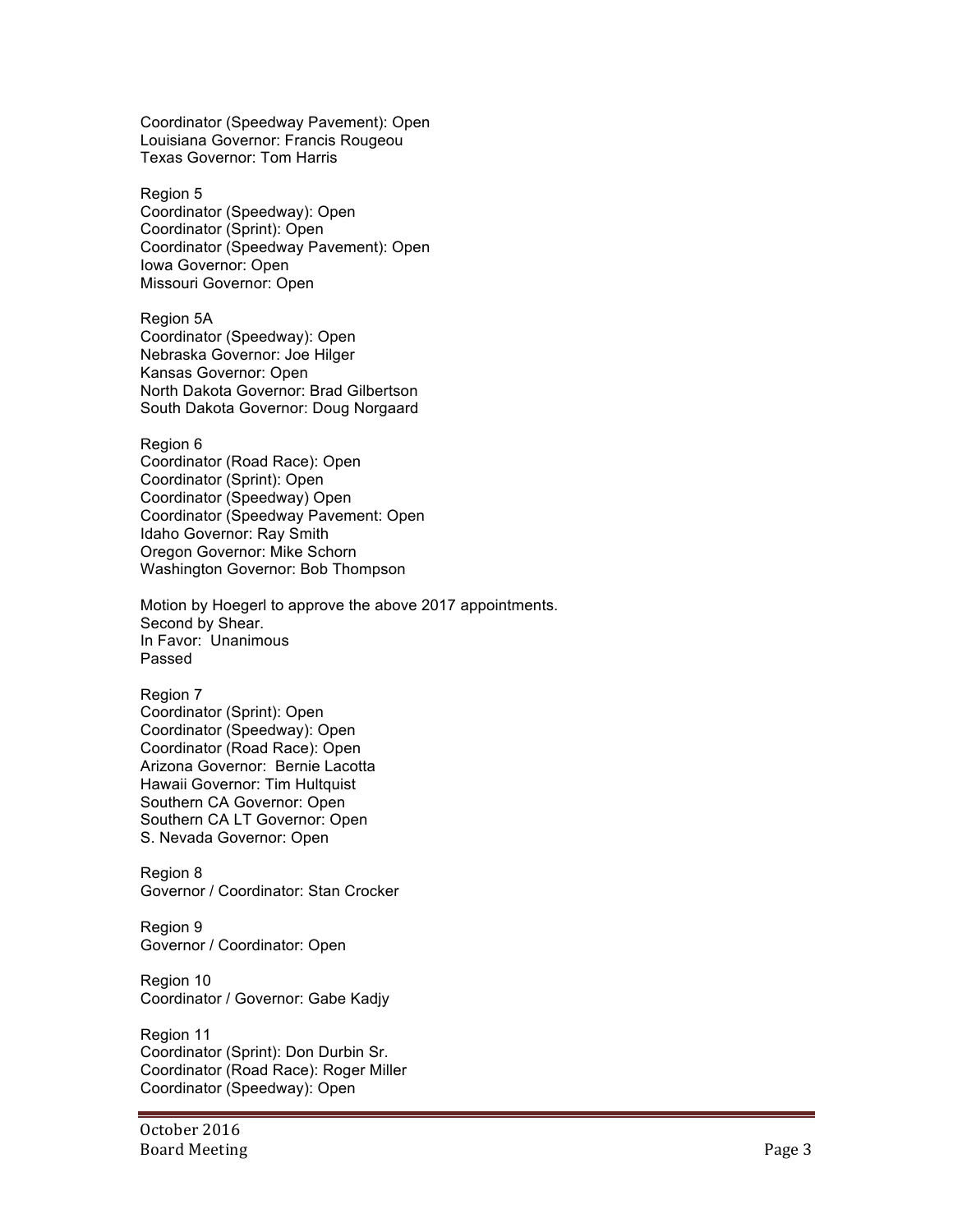Northern California Governor: Roger Miller Northern Nevada Governor: Open Utah Governor: Open

Region 12 Coordinator (Sprint): Don Durbin Sr. Central CA Governor: Roger Miller

Motion by Araki to approve the above 2017 appointments. Second by Hoegerl. In Favor: Unanimous Passed

## **2017 Advisory Committees**

National Tech Director 2-Cycle: Jack Hoegerl Committee: Terry Ives, John Motley, Don Durbin Sr., Terry Nash, George Shear, Frank Jimenez.

National Tech Director 4-Cycle: George Shear Committee: Mike Schorn, Terry Nash, Roger Cathey, David Snyder, Steve Vermeer, Mark Alton.

Shifter Tech Committee Chairman: John Motley Committee: Terry Hegar

Road Race Committee Chairman: Roger Miller Committee: Chris Hegar

Motion by Hoegerl to approve the above 2017 Committee Chairs & Members. Second by Durbin. In Favor: Unanimous Passed

Sprint Committee Chairman: Don Durbin Committee: Glenn Araki, Josh Veloz, John Motley, Terry Nash

Speedway Committee Chairman: Doug Norgaard Committee: David Snyder, Ralph Woodard

TaG Committee Chairman: John Motley Committee: Terry Nash, Jack Hoegerl, Jesus Vasquez, Don Durbin

Motion by Hoegerl to approve the above 2017 Committee Chairs & Members. Second by Durbin. In Favor: Unanimous Passed